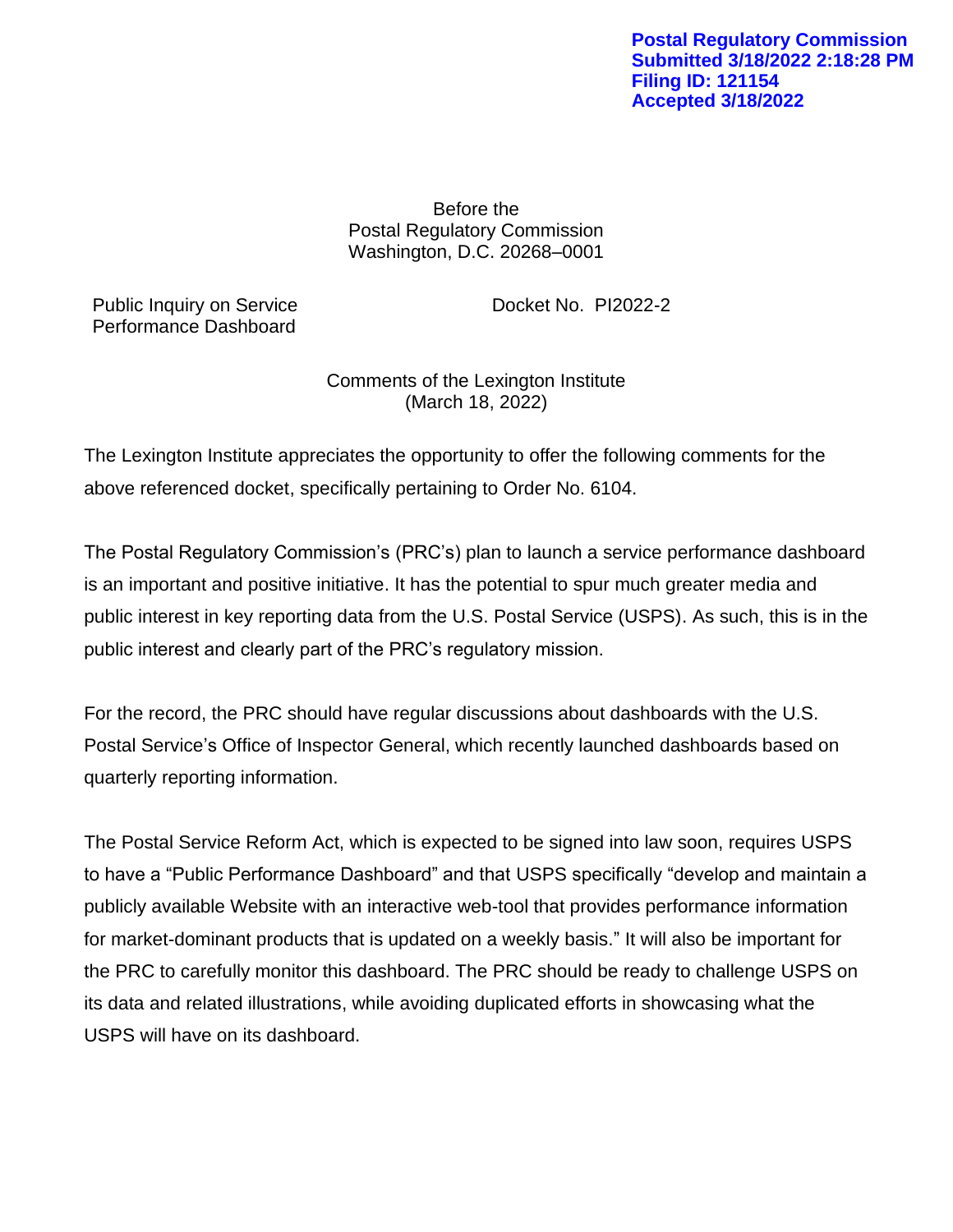The primary focus of PRC dashboard activities should be on documenting and promoting better understanding of delivery times for mail products. Service, rather than rates or the USPS's financial condition, is of the highest importance to Americans as seen from the more than 100,000 comments and statements received related to the mail service standards change in Docket No. N-2021-1.

The implementation of the lower service standards, which lengthens delivery times for 40 percent of first-class mail, merits continued in-depth scrutiny. USPS has consistently failed to meet the promised threshold of 95 percent on-time delivery under the reduced delivery standards.

It is also disconcerting that since October 1, 2021 USPS has said it will not meet the new standards for quite some time. For example, in USPS's [March 15, 2022 Reply Comments](https://www.prc.gov/docs/121/121129/ACR2021%20USPS%20Reply%20Comments%203-15-22_.pdf) in Docket No. ACR 2021 it says, "the Postal Service intends to transition to 95% over several years as the infrastructure and network changes necessary to achieve this performance are implemented."

The PRC should consider focusing its dashboard efforts on documenting these failed promises and stating in clear terms to the American people:

- How much longer, in terms of days, mail is now taking to be delivered in various areas of the country compared with mail delivery times in similar periods from fiscal years 2019-21.
- The volume of mail that is slower and the amount it has slowed relative to fiscal years 2019-21.
- The number of pieces of first-class mail that did not meet service times, in both absolute terms and relevant to the 95 percent on-time service standard that started October 1, 2021.
- To the extent possible, all mail products should be delineated and listed in this weekly dashboard information.